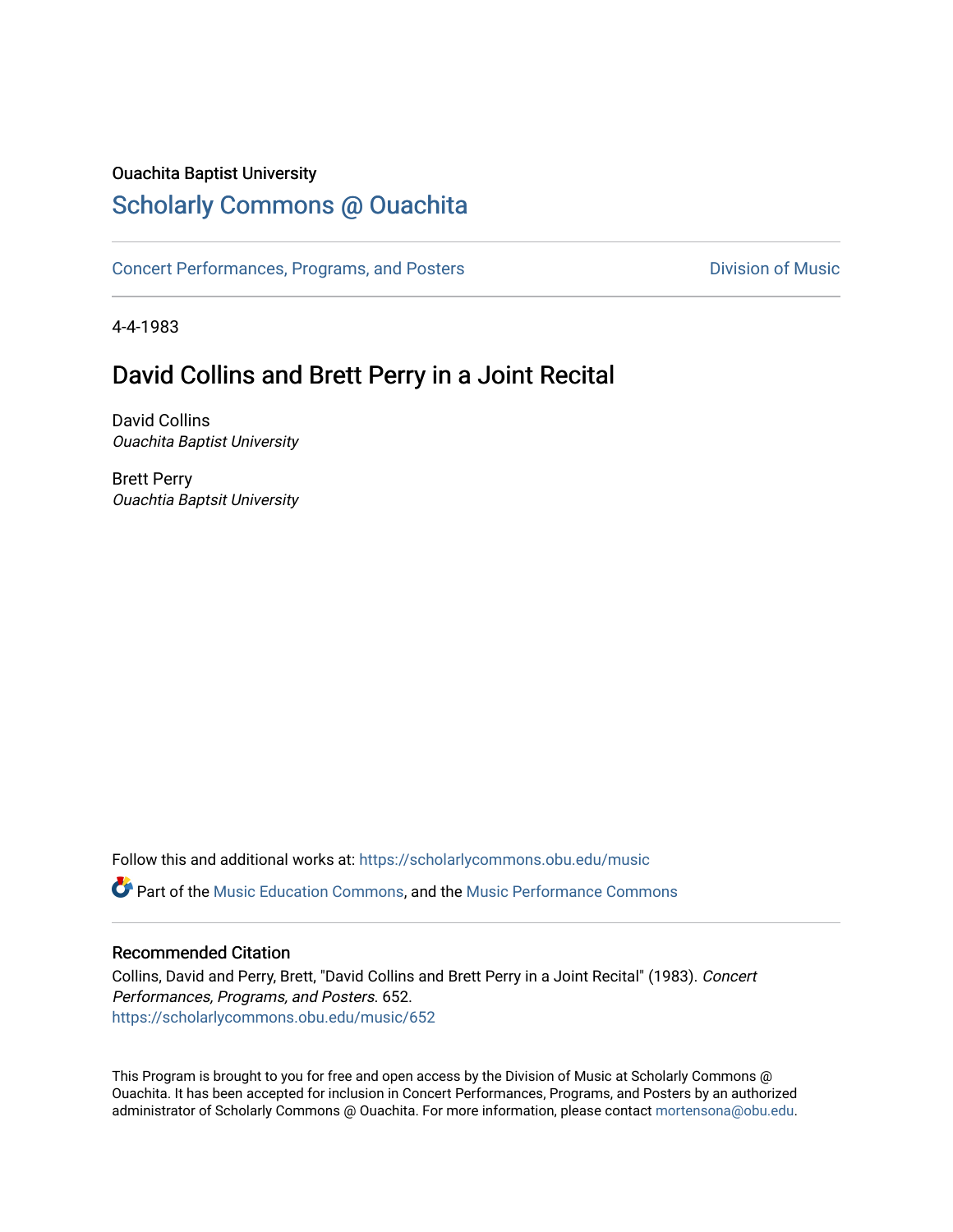# OUACHITA BAPTIST UNIVERSITY SCHOOL OF MUSIC

presents

### DAVID COLLINS Senior Composition

### and

BRETT PERRY Junior Percussion Senior Composition

Recital

April 4, 1983 7:00 p. m. MABEE FINE ARTS AUDITORIUM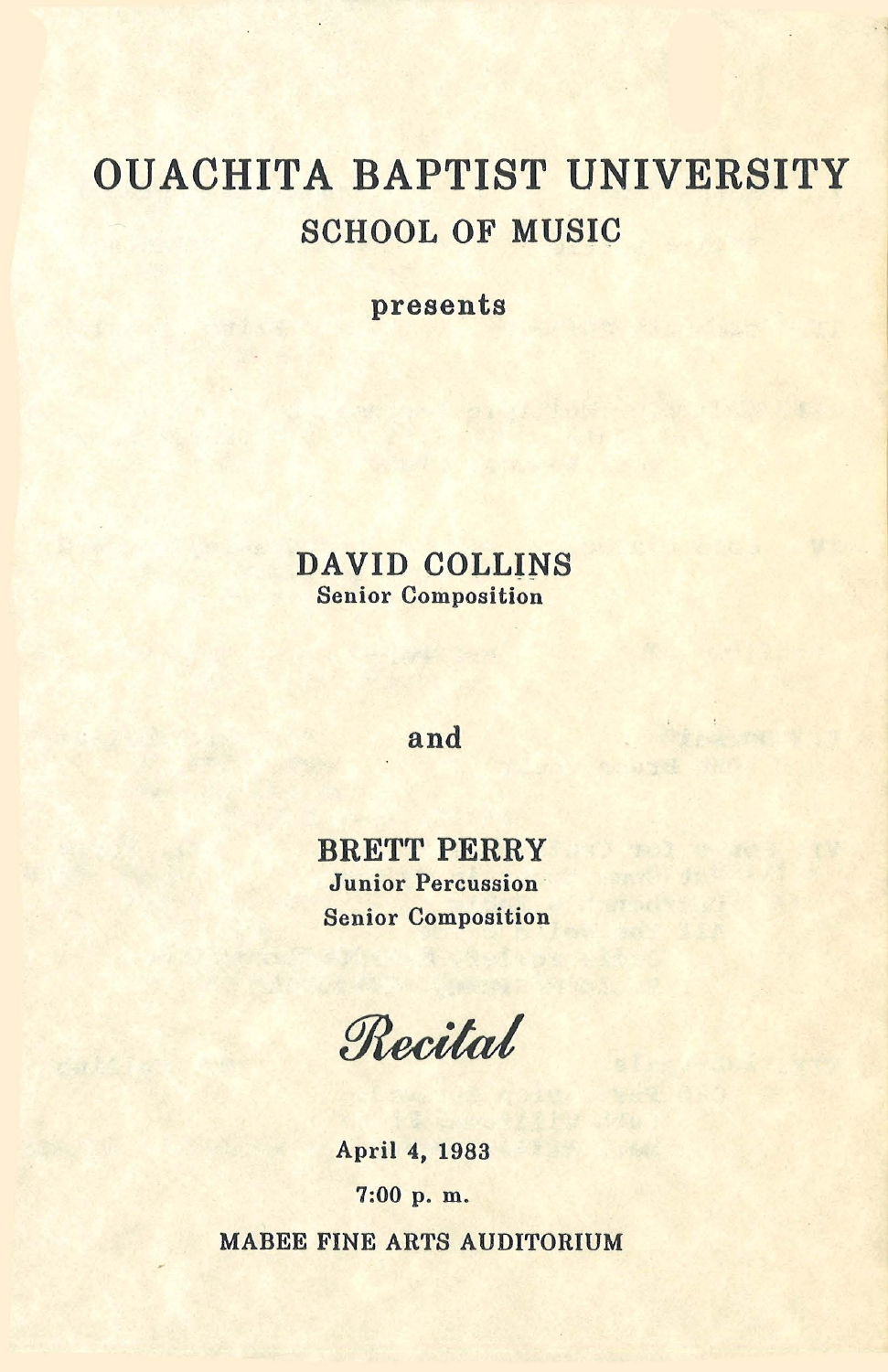I. Swans Song William Schistein 2040's Sortie Alan Able

II. Tamborin Chinois Fritz Kreisler

III. Suite for Multiple Percussion George Frock Lori Reeves, Flute

TV. Solo Dialogue Stanley Leonard

Mr. Perry

v. Dorsai Mr. Collins OBU Brass Choir

VI. Songs for Central Park Mr. Perry Put Some Money in My Hat Parkbench's Fable All the Weird Birds Jamie Fowler, Melodic Percussion Paula McKinley, Clarinet

VII· Intergals

OBU Percussion Ensemble Ruth Williams, Flute Mark Railey, Piano

Mr. Collins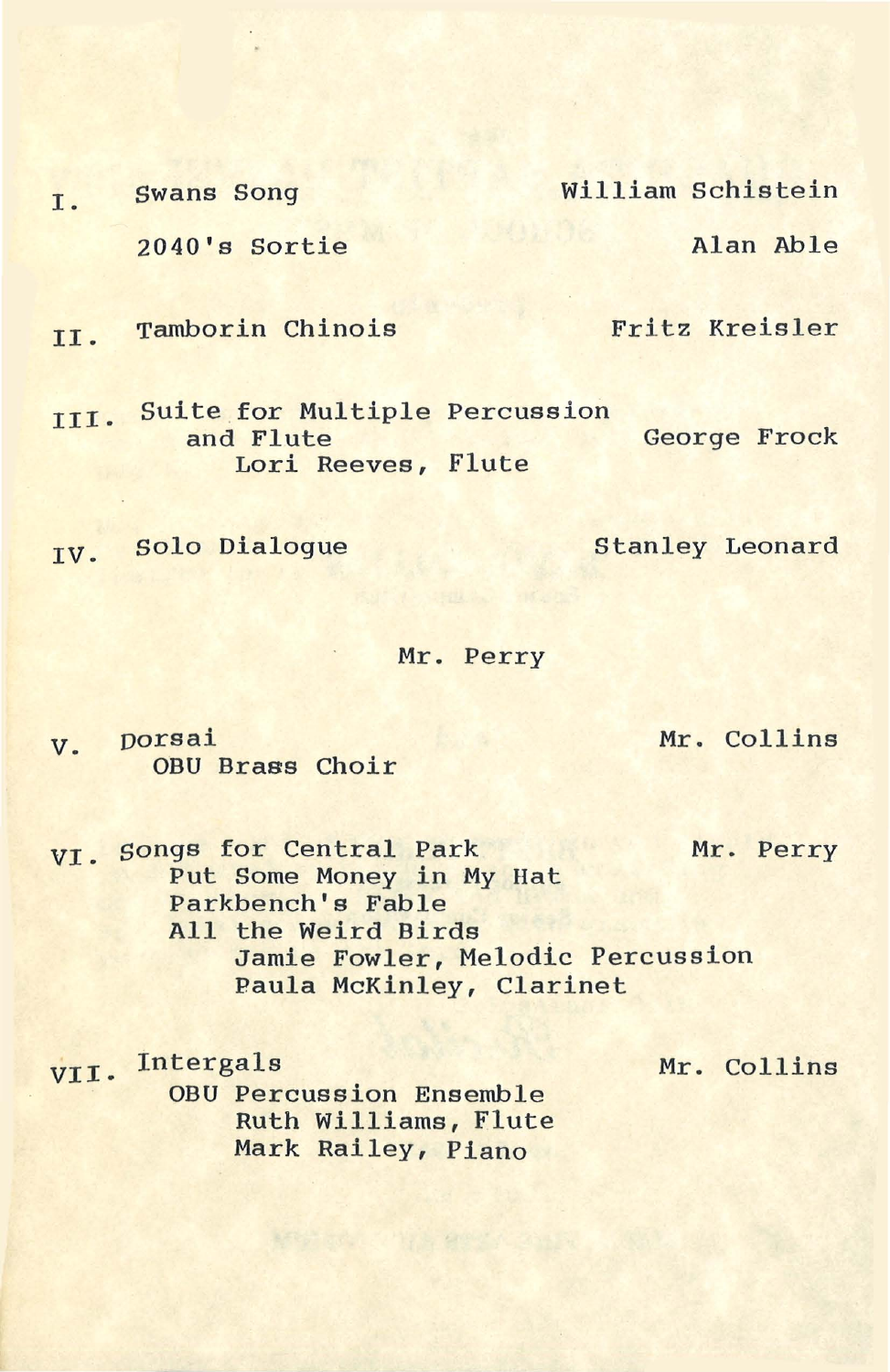- VIII. The Two Foundations (Matt. 7 v. 24-27) Kimberly Wright, Horn Dan Beard, Guitar
- IX. The Twelve Knights of Christmas Mr. Collins Electronic Tape
- x. sarah's Song Carlos Ichter, Baritone Lori Reeves, Piano

Trio I and II Candace Burton, Violin Paula McKinley, Clarinet Lori Reeves, Flute

XI. The Annotated Peanuts OBU Flute Ensemble Mr. Collins

Mr. Perry

- XII. Piano Pieces December Rose The Second Day Janine Reeves, Piano
- XIII. Paladin Resurrection OBU Band To be performed on April 11 Large Ensemble Symposium

Mr. Collins Mr. Perry

RECEPTION FOLLOWING IN THE GALLERY

Mr. Perry

Mr. Perry